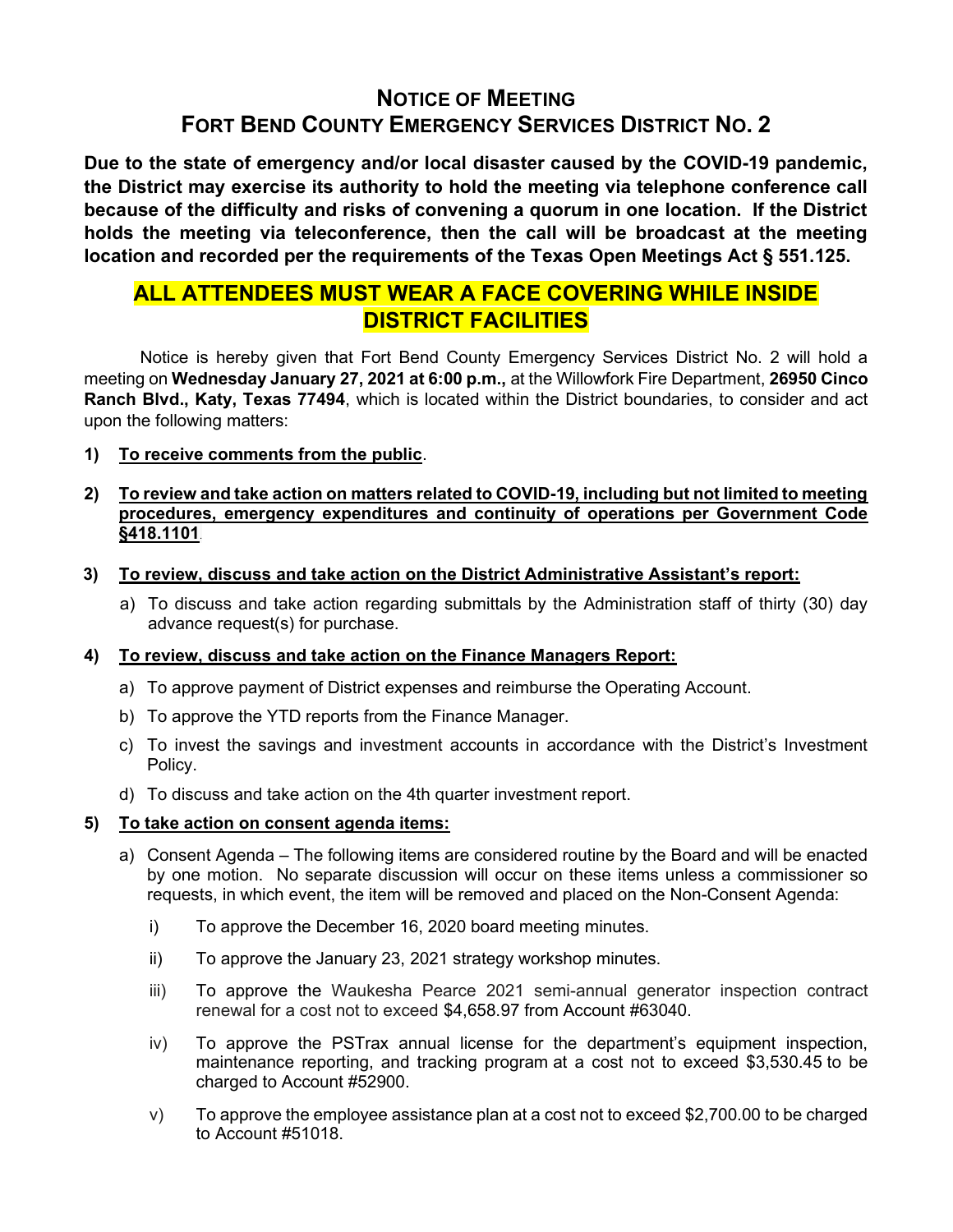Fort Bend County Emergency Services District No. 2 Notice of Regular Board Meeting: January 27, 2021 Page 2

- vi) To approve the Liquid Environmental annual agreement to clean the grease trap at all three stations at a cost not to exceed \$4,700.00 to be charged to Account #65060.
- vii) To approve the Target Training Solutions annual license renewal for the District's online training program at a cost not to exceed \$9,409.40 to be charged to Account #55500.
- viii) To approve the biennial renewal of the District's EMS licensing at a cost not to exceed \$70.00 to be charged to Account #67600.
- ix) To approve payment to the Com Center for 2020 services (budgeted for 2021) at a cost not to exceed \$26,544.38 to be charged to Account #54010.
- x) To approve the When to Work annual license renewal for the department's staff scheduling program at a cost not to exceed \$440.00 to be charged to Account #68250.
- xi) To approve the administrative office build out by Venue Construction at Station 3 at a cost not to exceed \$29,367.00 to be charged to Account #81060.
- xii) To approve network cabling and computer installation, in conjunction with the Station 3 build out, by TNH Technology at cost not to exceed \$5,000.00 to be charged to Account #81060.
- xiii) To approve phone installation and office furniture moving in conjunction with the Station 3 build out at a cost not to exceed \$5,000.00 to be charged to Account #81060.

### 6) To review, discuss and take action on non-consent agenda items:

a) Items removed from the Consent Agenda.

#### 7) To review, discuss and take action the Fire Chief's report:

- a) To review, discuss and take action on approval of expenses related to upcoming firefighting classes, course materials, equipment and related expenditures incurred by the District's service providers for the benefit of the District.
- b) To receive an update on the Com Center.
- c) To receive an update on service provided to Harris-Ft Bend County MUDs 1 and 5 (area including the Falcon Point Subdivision).
- d) To discuss and take action on the Volunteer program including but not limited to payroll system inclusion and tax withholding.
- e) To discuss and take action on filling the vacant Administrative Assistant position.
- f) To approve dry wall repairs by Venue Construction to Station 3 gym and bathrooms at a cost not to exceed \$4,340.00 to be charged to Account #63103.
- g) To review, discuss and take action on submittals by the Department of thirty (30) day advance request(s) for purchase.

### 8) To review, discuss and take action on Commissioner matters:

- a) To confirm the February 24, 2021 Board meeting date
- b) To administer oath of office to newly re-appointed Commissioners.